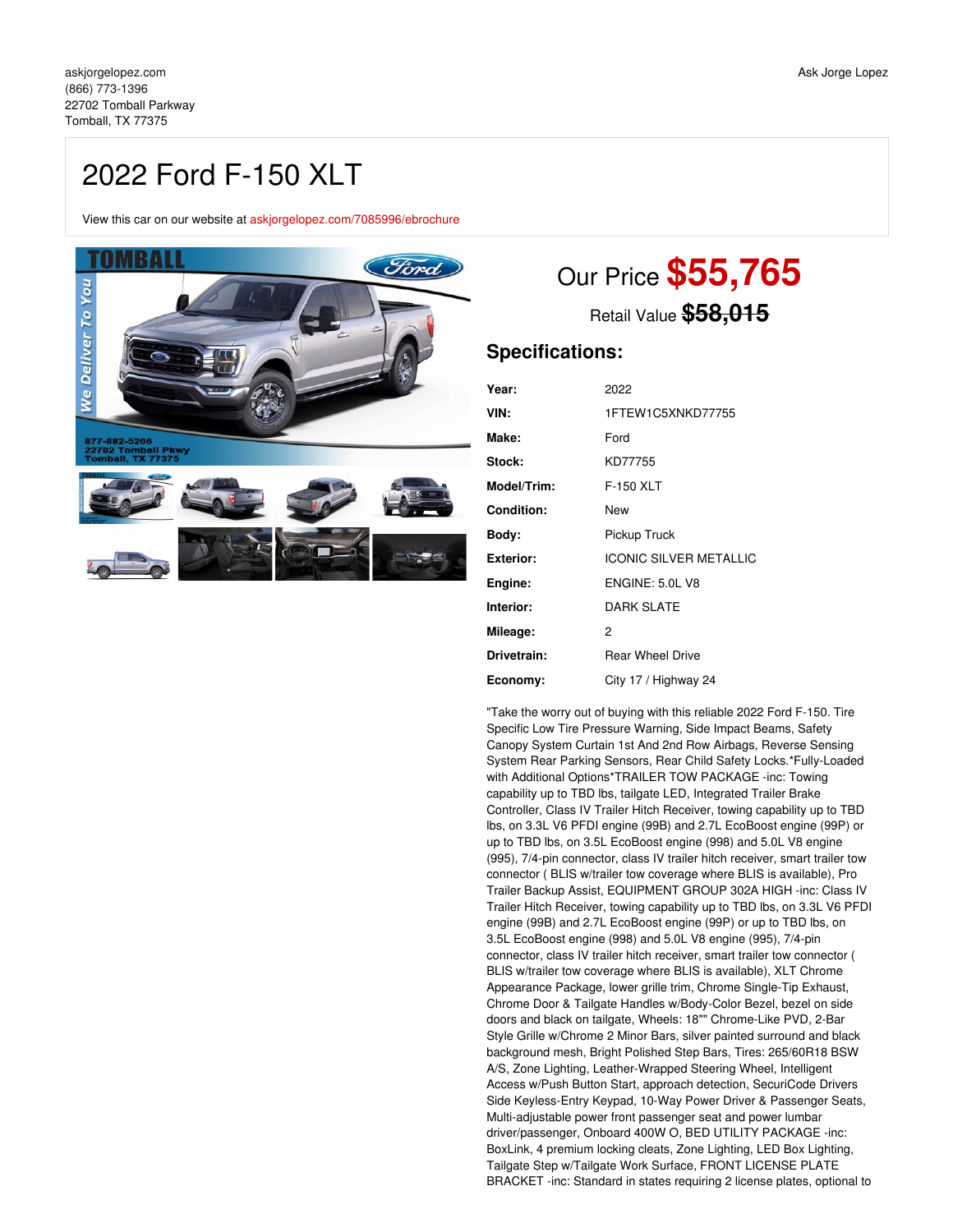all others, FORD CO-PILOT360 ASSIST 2.0 -inc: rain-sensing wipers and forward sensing system, Evasive Steering Assist, Intelligent Adaptive Cruise Control w/Stop & Go, lane centering, Speed Sign Recognition, Connected Built-In Navigation, Navigation services require SYNC4 and FordPass Connect (optional on select vehicles), complimentary connect service and the FordPass app (see FordPass Terms for details), Eligible vehicles receive a complimentary 90-day trial of navigation services that begins on the new vehicle warranty start date, Customers must unlock the navigation service trial by activating the eligible vehicle w/a FordPass member account, If not subscribed by the end of the complimentary period, the navigation service will terminate, Connected service and features depend on compatible AT&T network availability, Evolving technology/cellular networks/vehicle capability may limit functionality and prevent operation of connected features, FordPass App, compatible w/select smartphone platforms, EQUIPMENT GROUP 302A HIGH -inc: Class IV Trailer Hitch Receiver, towing capability up to TBD lbs, on 3.3L V6 PFDI engine (99B) and 2.7L EcoBoost engine (99P) or up to TBD lbs, on 3.5L EcoBoost engine (998) and 5.0L V8 engine (995), 7/4-pin connector, class IV trailer hitch receiver, smart trailer tow connector ( BLIS w/trailer tow coverage where BLIS is available), XLT Chrome Appearance Package, lower grille trim, Chrome Single-Tip Exhaust, Chrome Door & Tailgate Handles w/Body-Color Bezel, bezel on side doors and black on tailgate, Wheels: 18"" Chrome-Like PVD, 2-Bar Style Grille w/Chrome 2 Minor Bars, silver painted surround and black background mesh, Bright Polished Step Bars, Tires: 265/60R18 BSW A/S, Zone Lighting, Leather-Wrapped Steering Wheel, Intelligent Access w/Push Button Start, approach detection, SecuriCode Drivers Side Keyless-Entry Keypad, 10-Way Power Driver & Passenger Seats, Multi-adjustable power front passenger seat and power lumbar driver/passenger, Onboard 400W O, ENGINE: 5.0L V8 -inc: flex-fuel capability, 3.15 Axle Ratio, ELECTRONIC LOCKING W/3.31 AXLE RATIO, BED UTILITY PACKAGE -inc: BoxLink, 4 premium locking cleats, Zone Lighting, LED Box Lighting, Tailgate Step w/Tailgate Work Surface, AUTO START-STOP REMOVAL.\* Stop By Today \*Test drive this must-see, mustdrive, must-own beauty today at Tomball Ford, 22702 Tomball Parkway, Tomball, TX 77375."

BRACKET -inc: Standard in states requiring 2 license plates, optional to

2022 Ford F-150 XLT Ask Jorge Lopez - (866) 773-1396 - View this car on our website at[askjorgelopez.com/7085996/ebrochure](https://askjorgelopez.com/vehicle/7085996/2022-ford-f-150-xlt-tomball-tx-77375/7085996/ebrochure)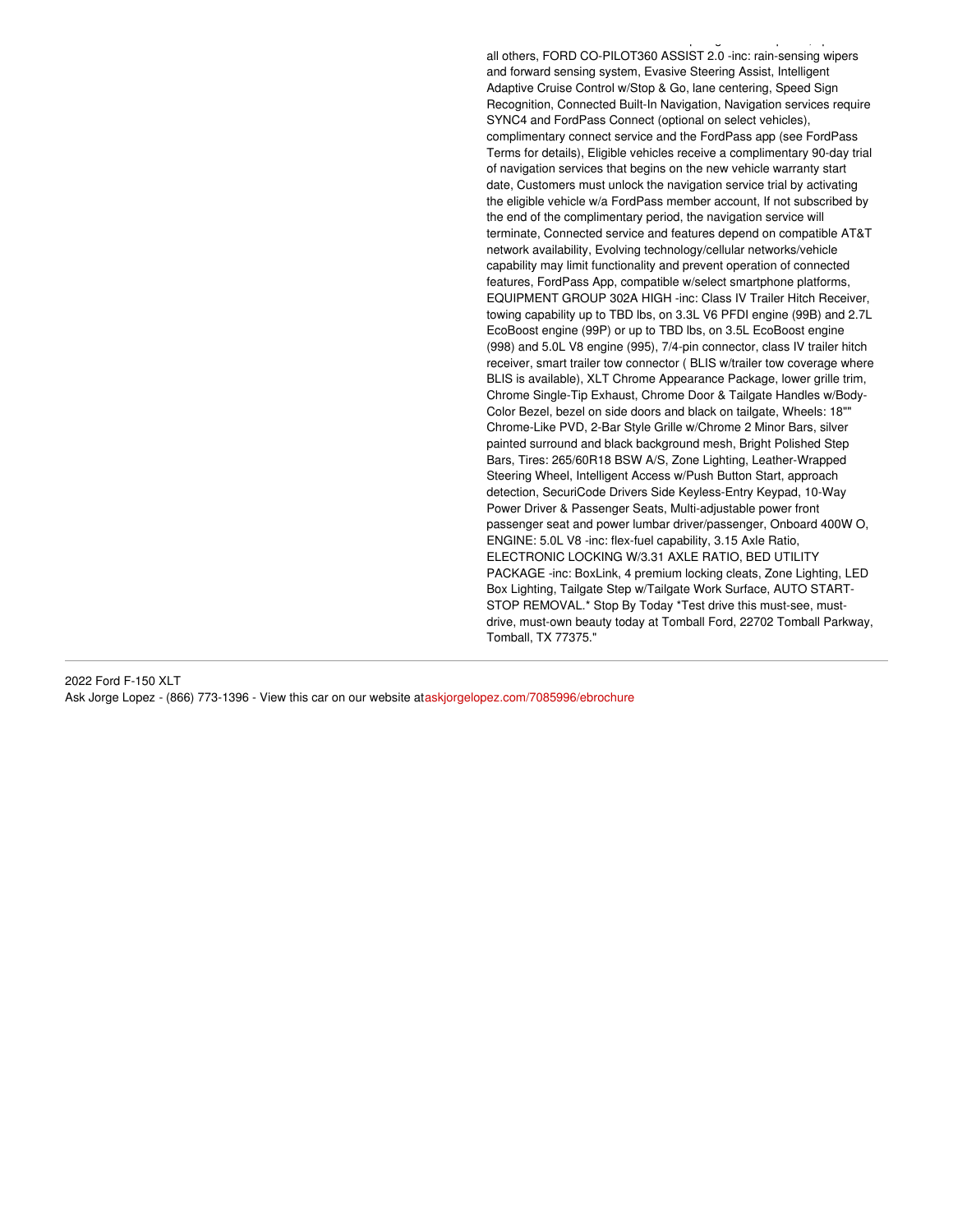

#### 2022 Ford F-150 XLT Ask Jorge Lopez - (866) 773-1396 - View this car on our website at[askjorgelopez.com/7085996/ebrochure](https://askjorgelopez.com/vehicle/7085996/2022-ford-f-150-xlt-tomball-tx-77375/7085996/ebrochure)

## **Installed Options**

#### **Interior**

- Cloth 40/20/40 Front Seat -inc: manual driver/passenger lumbar, folding armrest cupholders and storage
- 4-Way Driver Seat -inc: Manual Recline and Fore/Aft Movement
- 4-Way Passenger Seat -inc: Manual Recline and Fore/Aft Movement
- 60-40 Folding Split-Bench Front Facing Fold-Up Cushion Rear Seat
- Manual Tilt/Telescoping Steering Column
- Gauges -inc: Speedometer, Odometer, Voltmeter, Oil Pressure, Engine Coolant Temp, Tachometer, Transmission Fluid Temp and Trip Odometer
- Power Rear Windows- FordPass Connect 4G Mobile Hotspot Internet Access
- Front Cupholder- Rear Cupholder- Compass
- Remote Keyless Entry w/Integrated Key Transmitter, Illuminated Entry and Panic Button
- Cruise Control w/Steering Wheel Controls- Manual Air Conditioning
- HVAC -inc: Underseat Ducts- Locking Glove Box- Full Cloth Headliner
- Urethane Gear Shifter Material
- Interior Trim -inc: Metal-Look Instrument Panel Insert, Cabback Insulator and Chrome/Metal-Look Interior Accents
- Day-Night Rearview Mirror- Driver And Passenger Visor Vanity Mirrors
- Mini Overhead Console w/Storage and 1 12V DC Power Outlet
- Fade-To-Off Interior Lighting- Front And Rear Map Lights
- Full Carpet Floor Covering -inc: Carpet Front And Rear Floor Mats
- Pickup Cargo Box Lights- Smart Device Remote Engine Start
- SYNC 4 -inc: 8" LCD capacitive touchscreen w/swipe capability, wireless phone connection, cloud connected, AppLink w/App catalog, 911 Assist, Apple CarPlay and Android Auto compatibility and digital owners manual
- Instrument Panel Bin, Dashboard Storage, Interior Concealed Storage, Driver / Passenger And Rear Door Bins and Locking 1st Row Underseat Storage
- Power 1st Row Windows w/Driver And Passenger 1-Touch Up/Down
- Delayed Accessory Power- Power Door Locks w/Autolock Feature- Outside Temp Gauge
- Analog Appearance- 2 Seatback Storage Pockets- Seats w/Cloth Back Material
- Manual Adjustable Front Head Restraints and Manual Adjustable Rear Head Restraints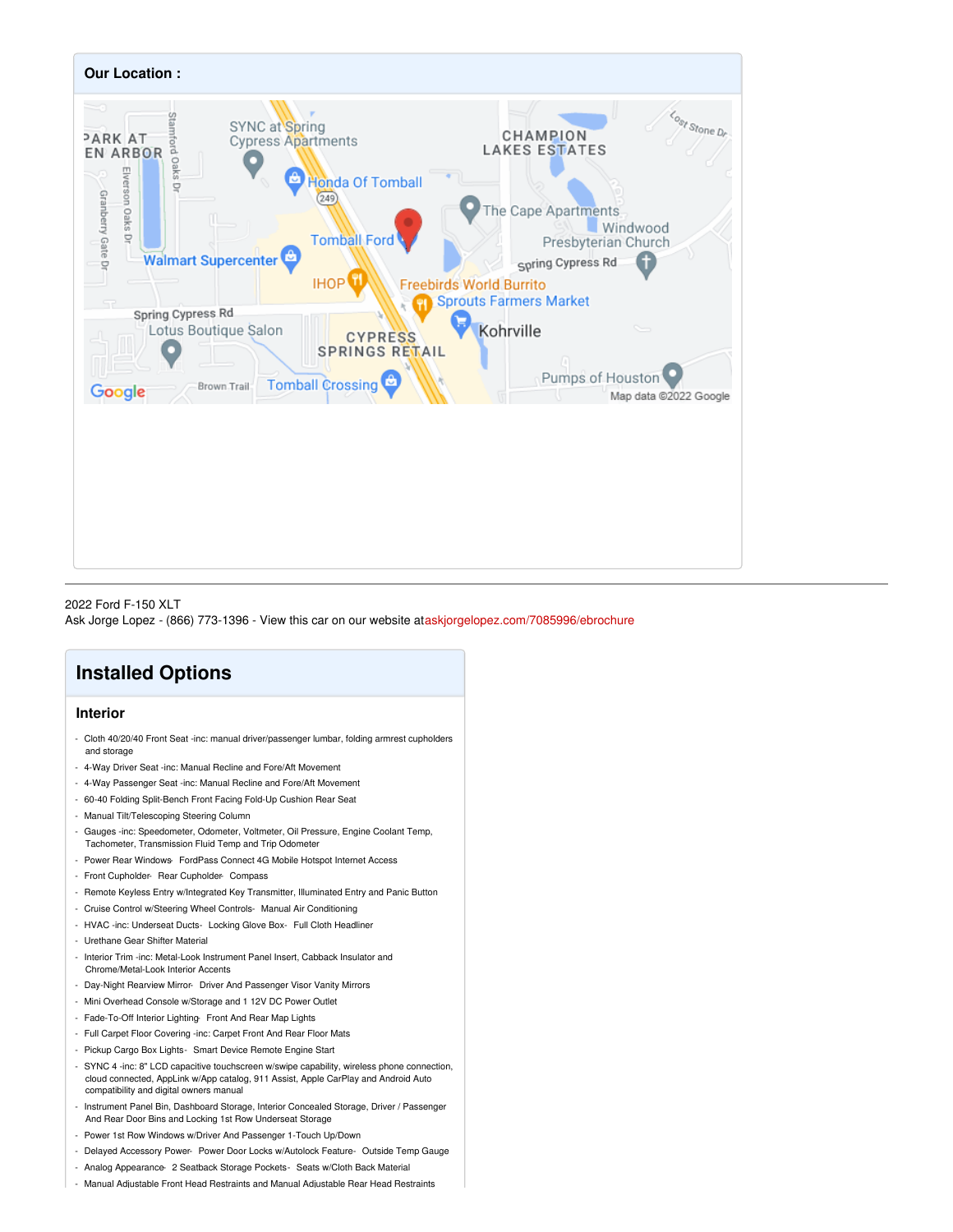- Manual Adjustable Front Head Restraints and Manual Adjustable Rear Head Restraints - Securilock Anti-Theft Ignition (pats) Engine Immobilizer- Perimeter Alarm
- 
- 1 12V DC Power Outlet- Air Filtration

#### **Exterior**

- Wheels: 17" Silver Painted Aluminum- Tires: 245/70R17 BSW A/S- Regular Box Style
- Steel Spare Wheel- Full-Size Spare Tire Stored Underbody w/Crankdown
- Clearcoat Paint Chrome Front Bumper w/Body-Colored Rub Strip/Fascia Accent
- Chrome Rear Step Bumper- Black Side Windows Trim- Black Door Handles
- Black Power Heated Side Mirrors w/Manual Folding- Fixed Rear Window w/Defroster
- Variable Intermittent Wipers- Deep Tinted Glass- Aluminum Panels
- Black Grille w/Chrome Surround- Tailgate Rear Cargo Access
- Tailgate/Rear Door Lock Included w/Power Door Locks
- Cargo Lamp w/High Mount Stop Light
- Ford Co-Pilot360 Autolamp Auto On/Off Aero-Composite Halogen Auto High-Beam Daytime Running Lights Preference Setting Headlamps w/Delay-Off

- Front Fog Lamps- Perimeter/Approach Lights- Headlights-Automatic Highbeams

#### **Safety**

- Cloth 40/20/40 Front Seat -inc: manual driver/passenger lumbar, folding armrest cupholders and storage
- 4-Way Driver Seat -inc: Manual Recline and Fore/Aft Movement
- 4-Way Passenger Seat -inc: Manual Recline and Fore/Aft Movement
- 60-40 Folding Split-Bench Front Facing Fold-Up Cushion Rear Seat
- Manual Tilt/Telescoping Steering Column
- Gauges -inc: Speedometer, Odometer, Voltmeter, Oil Pressure, Engine Coolant Temp, Tachometer, Transmission Fluid Temp and Trip Odometer
- Power Rear Windows- FordPass Connect 4G Mobile Hotspot Internet Access
- Front Cupholder- Rear Cupholder- Compass
- Remote Keyless Entry w/Integrated Key Transmitter, Illuminated Entry and Panic Button
- Cruise Control w/Steering Wheel Controls- Manual Air Conditioning
- HVAC -inc: Underseat Ducts- Locking Glove Box- Full Cloth Headliner
- Urethane Gear Shifter Material
- Interior Trim -inc: Metal-Look Instrument Panel Insert, Cabback Insulator and Chrome/Metal-Look Interior Accents
- Day-Night Rearview Mirror- Driver And Passenger Visor Vanity Mirrors
- Mini Overhead Console w/Storage and 1 12V DC Power Outlet
- Fade-To-Off Interior Lighting- Front And Rear Map Lights
- Full Carpet Floor Covering -inc: Carpet Front And Rear Floor Mats
- Pickup Cargo Box Lights- Smart Device Remote Engine Start
- SYNC 4 -inc: 8" LCD capacitive touchscreen w/swipe capability, wireless phone connection, cloud connected, AppLink w/App catalog, 911 Assist, Apple CarPlay and Android Auto compatibility and digital owners manual
- Instrument Panel Bin, Dashboard Storage, Interior Concealed Storage, Driver / Passenger And Rear Door Bins and Locking 1st Row Underseat Storage
- Power 1st Row Windows w/Driver And Passenger 1-Touch Up/Down
- Delayed Accessory Power- Power Door Locks w/Autolock Feature- Outside Temp Gauge
- Analog Appearance- 2 Seatback Storage Pockets- Seats w/Cloth Back Material
- Manual Adjustable Front Head Restraints and Manual Adjustable Rear Head Restraints
- Securilock Anti-Theft Ignition (pats) Engine Immobilizer- Perimeter Alarm
- 1 12V DC Power Outlet- Air Filtration

#### **Mechanical**

- Engine: 3.3L V6 PFDI -inc: auto start-stop technology and flex-fuel capability
- Transmission: Electronic 10-Speed Automatic -inc: selectable drive modes: normal, ECO, sport, tow/haul, slippery and trail
- 3.55 Axle Ratio- GVWR: 6,250 lbs Payload Package- Rear-Wheel Drive
- 70-Amp/Hr 610CCA Maintenance-Free Battery w/Run Down Protection
- 200 Amp Alternator- Towing Equipment -inc: Trailer Sway Control- Trailer Wiring Harness
- 1785# Maximum Payload- HD Shock Absorbers- Front Anti-Roll Bar
- Electric Power-Assist Speed-Sensing Steering- Single Stainless Steel Exhaust
- 26 Gal. Fuel Tank- Double Wishbone Front Suspension w/Coil Springs
- Leaf Rear Suspension w/Leaf Springs
- 4-Wheel Disc Brakes w/4-Wheel ABS, Front And Rear Vented Discs, Brake Assist, Hill Hold Control and Electric Parking Brake

#### **Option Packages**

**Factory Installed Packages**